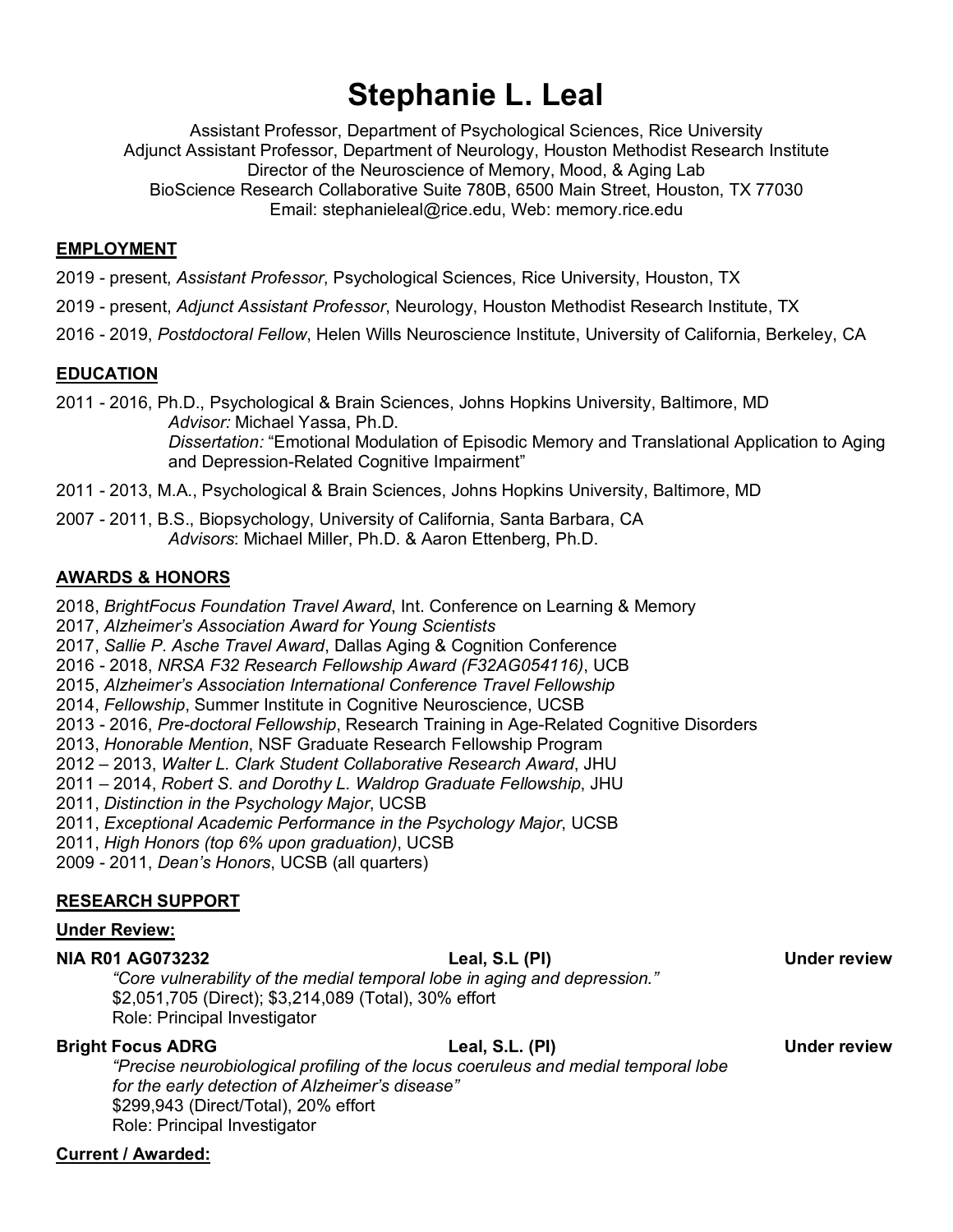#### **Rice University Leal, S.L. (PI) 2021-2022**

 Social Sciences Research Institute Seed Grant  *"The impact of education, lifetime cognitive activity, and retirement on memory in aging and in those at risk for Alzheimer's disease."*  \$9,500

#### **Rice University**

 Rice ENRICH Award  *"Aging in Place with Cognitive Impairment: Toward User-Centered Assistive Technologies"*  \$20,250 direct Role: Co-Investigator

#### **Completed:**

 **NIA F32 AG054116 Leal, S.L (PI) 2016-2018**  Ruth L. Kirschstein National Research Service Award (NRSA) Individual Postdoctoral Fellowship, National Institute of Aging  *"Effect of tau pathology on memory consolidation in cognitively normal aging"*  Role: Principal Investigator \$52,542

### **PUBLICATIONS**

#### \* = lab trainee

- 1. Wu-Chung, E.L, **Leal, S.L.**, Denny, B.T., Cheng, S.L., Fagundes, C.P. (*in press*). Spousal caregiving, widowhood, and cognition: A systematic review and a biopsychosocial framework for understanding the relationship between interpersonal losses and dementia risk in older adulthood. *Neuroscience and Biobehavioral Reviews.*
- 2. Ferguson, L.A.\* & **Leal, S.L.** (*in press*). Interactions of Emotion and Memory in the Aging Brain: Neural and Psychological Correlates. *Current Behavioral Neuroscience Reports (Volume 8).*
- 3. Granger, S., **Leal, S.L.**, Larson, M.S., Janecek, J., McMillan, L., Stern, H., & Yassa, M.A. (2020). Integrity of the Uncinate Fasciculus is Associated with Emotional Pattern Separation-Related fMRI Signals in the Hippocampal Dentate and CA3, *Neurobiology of Learning & Memory,* 177, 107359.
- 4. **Leal, S.L.,** Ferguson, L.A.\*, Harrison, T.M., & Jagust, W.J. (2019). Development of a mnemonic discrimination task using naturalistic stimuli with applications to aging and preclinical Alzheimer's  disease, *Learning & Memory,* 26(7), 219-228.
- 5. **Leal, S.L.** & Yassa, M.Y. (2019). Normal Cognitive and Brain Aging. *Oxford Handbooks on Aging*. Oxford University Press.
- 6. **Leal, S.L.,** Cunningham, T.J., Wirth, M., Yassa, M.A., & Payne, J.D. (2018). Post-encoding stress enhances mnemonic discrimination of negative stimuli. *Learning & Memory, 25(12)*: 611-619.
- 7. **Leal, S.L,** Lockhart, S.N, Maass, A., Bell, R.K., Jagust, W.J. (2018). Subthreshold amyloid predicts tau deposition in aging. *The Journal of Neuroscience*, 38(19): 4482-4489.
- 8. **Leal, S.L.** & Yassa, M.Y. (2018). Integrating new findings and examining clinical applications of pattern separation. *Nature Neuroscience, 21(2):163-173.*
- 9. **Leal. S.L.,** Landau, S.M., Bell, R.K., & Jagust, W.J. (2017). Hippocampal activation is associated with longitudinal amyloid accumulation and cognitive decline. *eLife*, 6:e22978.
- 10. **Leal, S.L.,** Noche, J.A., Murray, E.A., Yassa, M.A. (2017). Disruption of amygdala-entorhinal-hippocampal network in late-life depression. *Hippocampus, 27*(4):464-476.
- 11. Anderson, B.A., Chiu, M., DiBartolo, M.M., & **Leal, S.L.** (2017). On the distinction between value- driven attention and selection history: evidence from individuals with depressive symptoms.  *Psychonomic Bulletin & Review*, 24(5):1-7.
- 12. Zheng, J., Anderson, K.L., **Leal, S.L.**, Shestyuk, A., Gulsen, G., Vadera, S., Mnatsakanyan, L., Hsu, F.P.K., Yassa, M.A., Knight, R.T., & Lin, J.J. (2017). Amygdala-Hippocampal Dynamics During Fearful Face Processing. *Nature Communications.*
- 13. **Leal, S.L.,** Noche, J.A., Murray, E.A., Yassa, M.A. (2016) Age-related individual variability in memory performance is associated with amygdala-hippocampal circuit function and emotional pattern  separation. *Neurobiology of Aging*. 49, 9-19.
- 14. **Leal, S.L.,** Noche, J.A., Murray, E.A., Yassa, M.A. (2016). Positivity effect specific to older adults with  subclinical memory impairment. *Learning & Memory,* 23(8), 415-421.

**Rice University DeLucia, P. (PI) 2020-2021**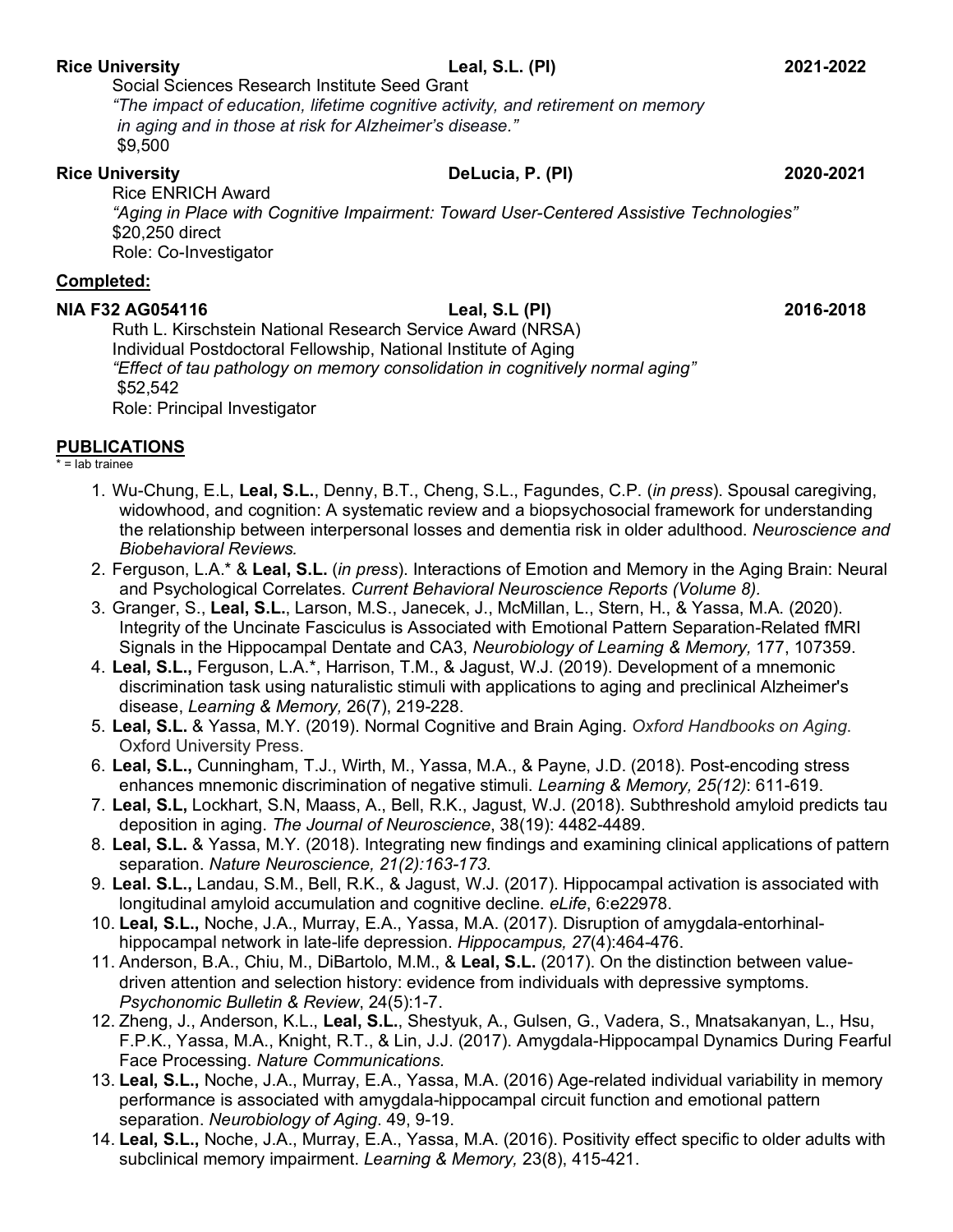- 15. Reagh, Z.M., Ho, H.D., Noche, J.A., Chun, A., **Leal, S.L.**, Murray, E.A., & Yassa, M.A. (2016). Greater loss of object than spatial mnemonic discrimination in aged adults. *Hippocampus, 26(4), 417-422.*
- 16. **Leal, S.L,** Yassa, M. (2015). Neurocognitive Aging and the Hippocampus Across Species. *Trends in Neuroscience*. 38(12), 800-812.
- 17. **Leal, S.**, Yassa, M. (2015). Chapter 2: The aging hippocampus: a cross species examination.  *Preservation of Memory*. Psychology Press (Taylor and Francis).
- 18. **Leal, S.L.**, Yassa, M.A. (2014). Effects of aging on mnemonic discrimination of emotional information. *Behavioral Neuroscience*, 128(5), 539-547.
- 19. Anderson, B.A., **Leal, S.L.**, Hall, M.G., Yassa, M.A., Yantis, S. (2014). The attribution of value-based attentional priority in individuals with depressive symptoms. *Cognitive, Affective, and Behavioral Neuroscience*, 14(4), 1221-1227.
- 20. **Leal, S.L.**, Tighe, S.K., Jones, Craig K., Yassa, M.A. (2014). Pattern separation of emotional information in hippocampal dentate/CA3. *Hippocampus.* 24: 1146-1155.
- 21. **Leal, S.L.**, Tighe, S.K., & Yassa, M.A. (2014). Asymmetric effects of emotion on mnemonic interference. Neurobiology of Learning & Memory. 111: 41-48.
- 22. **Leal, S.L.**, Yassa, M.A. (2013) Perturbations of Neural Circuitry in Aging, Mild Cognitive Impairment, and Alzheimer's Disease. Ageing Research Reviews. 12(3): 823-831.

### Manuscripts in Preparation:

\* = lab trainee

- 1. Hayes, B.\*, Harikumar, A.\*, Ferguson, L.\*, Denny, B., & **Leal, S.L.** (*in prep*). Emotion regulation reduces the negativity bias and enhances mnemonic discrimination in individuals with depressive symptoms.
- 2. Phillips, T.\*, Vas, R.\*, Harikumar, A.\*, Ferguson, L.\*, & **Leal, S.L.** (*in prep*). The effect of antidepressants on emotional mnemonic discrimination.
- 3. Mannion, R.\*, Pena, A.\*, Harikumar, A.\*, **Leal, S.L.** (*in prep*). Development of a face-name association mnemonic discrimination task.
- 4. Ferguson, L.\*, Harikumar, A.\*, **Leal, S.L.** (*in prep*). The effect of retirement on emotional mnemonic discrimination.
- 5. Ferguson, L.\* & **Leal, S.L.** (*in prep*). Neurobiology: basic concepts & disease implications. Invited book chapter contribution in *Mental Health in Lifestyle Medicine*.

## **POSTERS**

\* = lab trainee

- 1. Ferguson, L.\*, Harikumar, A.\*, **Leal, S.L.** (2021). The effect of retirement on emotional mnemonic  discrimination. *UT Health 27th Annual Neuroscience Poster Session.\*Won first place for poster presentation*
- 2. Vas, R.\*, Phillips, T.O.\*, Harikumar, A.\*, Ferguson, L.\*, **Leal, S.L.** (2021). The effect of current perceived stress on emotional mnemonic discrimination. *UT Health 27th Annual Neuroscience Poster Session.*
- 3. Dicker, E.\*, **Leal, S.L,** Fagundes, C., Denny, B. (2021). Exploring the interaction between emotion regulation and inflammation on changes in episodic memory in older adults. *Society for Neuroscience.*
- 4. Ferguson, L.\*, Harikumar, A.\*, **Leal, S.L.** (2021). Examining the effect of retirement and cognitive activity on mnemonic discrimination. *Society for Neuroscience.*
- 5. Hayes, B.\*, Harikumar, A.\*, Ferguson, L.\*, **Leal, S.L**. (2021). The effect of emotion regulation on negative affect and emotional mnemonic discrimination. *Society for Neuroscience.*
- 6. Mannion, R.\*, Pena, A.\*, Harikumar, A.\*, **Leal, S.L**. (2021). Development of a face-name mnemonic discrimination task. *Society for Neuroscience.*
- 7. Phillips, T.O.\*, Vas, R.\*, Harikumar, A.\*, Ferguson, L.\*, **Leal, S.L.** (2021). The effect of antidepressants on emotional mnemonic discrimination. *Society for Neuroscience.*
- 8. Vas, R.\*, Phillips, T.O.\*, Harikumar, A.\*, Ferguson, L.\*, **Leal, S.L.** (2021). The effect of current perceived stress on emotional mnemonic discrimination. *Society for Neuroscience.*
- 9. Ferguson, L.\*, **Leal, S.L.**, Jagust, W.J. (2019). Regional distribution of longitudinal amyloid accumulation in cognitively normal older adults. *Society for Neuroscience.*
- 10. Ferguson, L.\*, **Leal, S.L.**, Jagust, W.J. (2018). Using dynamic, contextually rich video stimuli as a more ecologically valid test of remembering and forgetting. *Society for Neuroscience.*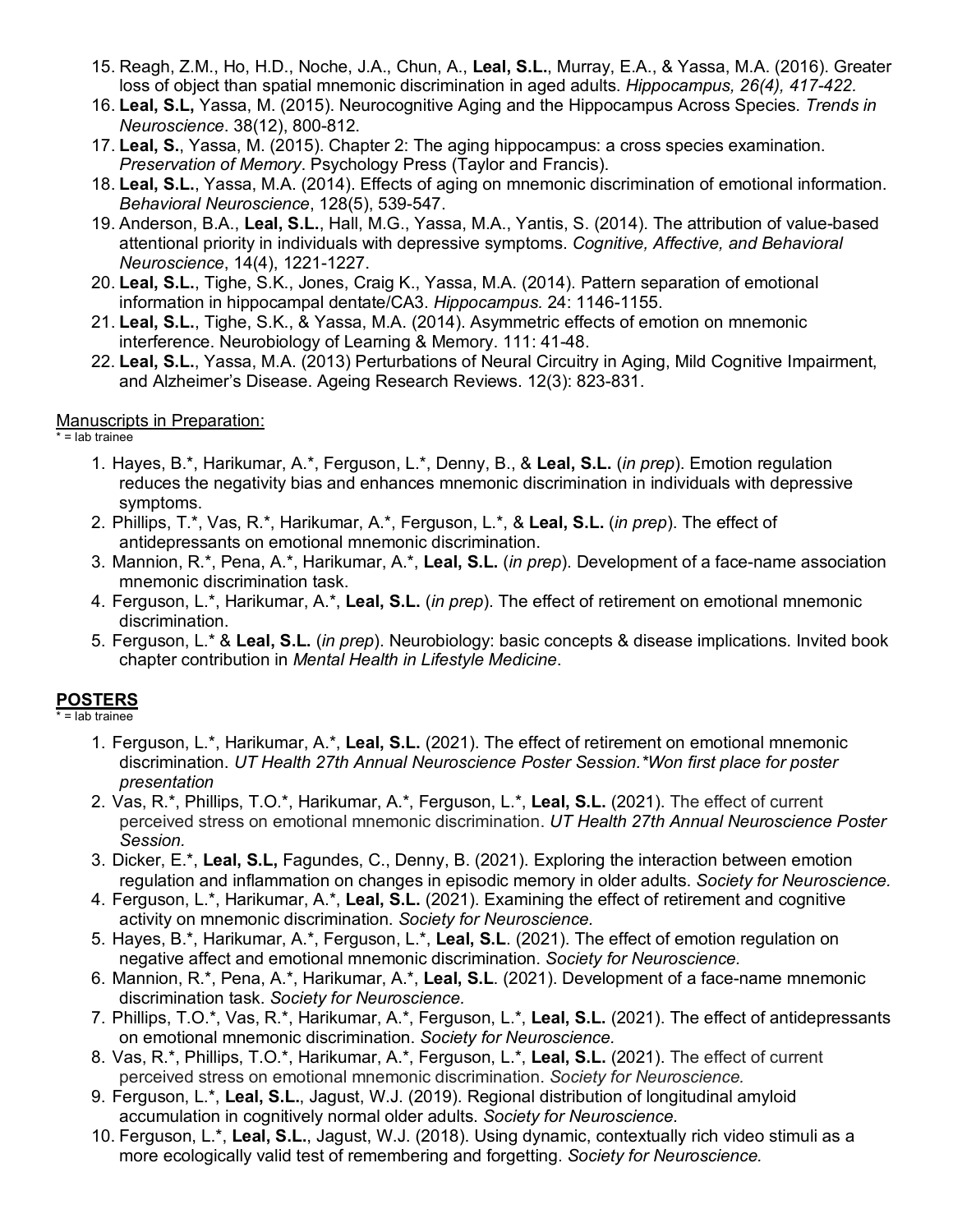- 11. Granger, S., **Leal, S.L.**, Murray, E.A, Yassa, M.A. (2018). Structural integrity deficits of uncinate fasciculus predict medial temporal lobe activity during an emotional pattern separation task. *Society for Neuroscience.*
- 12. Granger, S., **Leal, S.L.**, Murray, E.A, Yassa, M.A. (2018). Structural integrity deficits in the uncinated fasiculus predict medial temporal lobe subfield activity during an emotional pattern separation task.  *Cognitive Neuroscience Society.*
- 13. **Leal, S.L.,** Landau, S.M., Bell, R.K., & Jagust, W.J. (2017). Hippocampal activation is associated with longitudinal amyloid accumulation and cognitive decline. *Human Amyloid Imaging Conference.*
- 14. Zheng, J., Stevenson, R.F., Harriger, L.D., **Leal, S.L.,** Vadera, S., Yassa, M.A., & Lin, J.J. (2017). Depth electrode recording of the amygdala-hippocampal network during mnemonic discrimination of emotional scenes. *Cognitive Neuroscience Society.*
- 15. Stevenson, R.F., Zheng, J., **Leal, S.L.,** Chun, A.P., Vadera, S., Knight, R.T., Lin, J.J., & Yassa, M.A. (2016). High-frequency band activity in human hippocampal CA1 predicts the precision of spatial memory retrieval. *Society for Neuroscience.*
- 16. **Leal, S.L.,** Cunningham, T.J., Wirth, M., Yassa, M.A., & Payne, J.D. (*2016*). Stress enhances mnemonic discrimination of negative objects. *Cognitive Neuroscience Society.*
- 17. **Leal, S.L.**, Noche, J.A., Murray, E.A., & Yassa, M.A. (2015). High-resolution fMRI of hippocampal- amygdala dynamics during emotional memory discrimination in healthy aging and late-life depression. *Society for Neuroscience.*
- 18. Yassa, M.A., Stevenson, R.F., **Leal, S.L.**, Zheng, J., Roberts, J., Riley, J., Murray, E.A., & Lin, J.J. (2015). Intracranial EEG of hippocampal-amygdala dynamics during emotional memory discrimination. *Society for Neuroscience.*
- 19. Noche, J.A., **Leal, S.L.**, Murray, E.A., Yassa, M.A. (2015). Remembering emotional gist and detail information: individual differences in age-related memory loss. *Society for Neuroscience.*
- 20. Noche, J., **Leal, S.L.**, Yassa, M.Y. (2015). Age-related changes in emotional memory and forgetting: gist vs. detail. *2015 ICTS Translational Research Day.*
- 21. **Leal, S.**, Yassa, M. (2015). Effects of aging on mnemonic discrimination of emotional information.  *ReMIND 6th Annual Emerging Scientists Symposium.*
- 22. **Leal, S.**, Yassa, M. (2014). Effects of aging on mnemonic discrimination of emotional information. *Society for Neuroscience.*
- 23. Carlos, K., **Leal, S.**, Roberts, J., Yassa, M. (2014). The effect of reward on discrimination in a visual pattern separation task. *UCI MSTP Retreat, Lake Arrowhead.*
- 24. Anderson, B. A., **Leal, S. L.**, Hall, M. G., Yassa, M. A., & Yantis, S. (2014). *The attribution of value*based attentional priority in individuals with depressive symptoms. Paper presented at the annual Object Perception, Attention, and Memory (OPAM) conference, Long Beach, CA.
- 25. Partow, C., **Leal, S.L.**, & Yassa, M. (2014). The Relationship Between Sleep Hours, Emotional Memory, and Neurophysiological Response. *JHU PURA Recognition Ceremony.*
- 26. **Leal, S.L.,** Tighe, S.K., Jones, C.K, Yassa, M.A. (2013). High-resolution fMRI Reveals Amygdala and Hippocampal Dentate/CA3 Dynamics During Emotional Pattern Separation. *Society for Neuroscience.*
- 27. Tighe, S., **Leal, S.L.**, Stark, S.M., Stark, C.E., Yassa, M.A. (2013). Resting State fMRI Functional Connectivity in Individuals with Mild Cognitive Impairment. *International Neuropsychological Society.*
- 28. **Leal, S.** , Tighe, S., Stark, S.M., Stark, C.E., Yassa, M.A. (2013). Age-related alterations in intrinsic functional connectivity networks measured with resting state fMRI. *International Neuropsychological Society.*
- 29. **Leal, S.L.**, McNary, G., Levitt, E., & Yassa, M.A. (2012). A dual role for amygdala-mediated emotional modulation of hippocampal pattern separation. *Society for Neuroscience.*
- 30. Yassa, M.A., **Leal, S.L.**, McNary, G., & Levitt, E. (2012). Pattern separation of negative emotional stimuli is enhanced in depressed adults. *Society for Neuroscience.*
- 31. Tighe, S., **Leal, S.L.**, Stark, S., Stark, C., Lyketsos, C., & Yassa, M. (2012). Anterior cingulate connectivity in depressed, cognitively impaired older adults. *International College of Geriatric Psychoneuropharmacology.*

## **PRESENTATIONS**

 1. **Leal, S.L.** (2021). Memory in Healthy Aging and Preclinical Alzheimer's Disease. *Association of Retired Rice University Faculty Conference on "Cognitive and Brain Health in Aging"*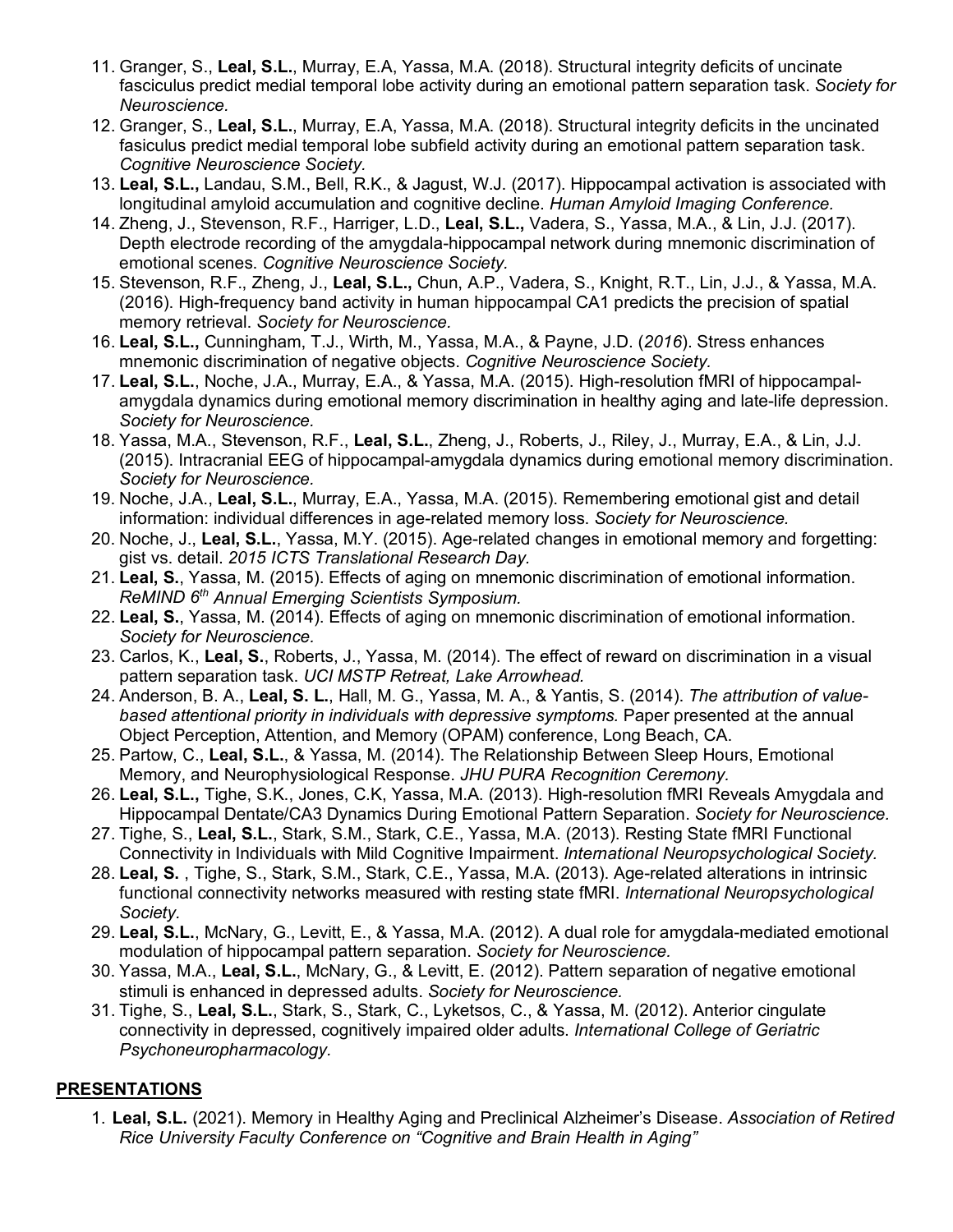- 2. **Leal, S.L.** (2021). Making lasting memories: the neural basis of remembering significant experiences.  *NSF REU lecture at Rice University.*
- 3. **Leal, S.L.** (2021). Emotional modulation of pattern separation: clinical applications. *Society for Applied Research in Memory and Cognition (SARMAC) Conference.*
- 4. **Leal, S.L.** (2021). The Aging Brain: Examining memory changes in aging and Alzheimer's disease.  *Association of Retired Rice University Faculty Conference on "Why Hearing Research Matters to Longevity and Communities".*
- 5. **Leal, S.L.** (2020). Making Lasting Memories: The Neural Basis of Remembering Significant  Experiences. *CAMRI Seminar Series, Baylor College of Medicine.*
- 6. **Leal, S.L.** (2019). Core vulnerability of the medial temporal lobes: the influence of aging and depression on memory. *Rice University Cognitive & Health Tea.*
- 7. **Leal, S.L.** (2019). Making lasting memories: the neural basis of remembering significant experiences.  *Rice University Colloquium*.
- 8. **Leal, S.L.** (2019). Making lasting memories: the neural basis of remembering significant experiences.  *Northwestern Medicine, Mesulam Center for Cognitive Neurology and Alzheimer's Disease*.
- 9. **Leal, S.L.** (2019). Making lasting memories: the neural basis of remembering significant experiences.  *Boston University Colloquium*.
- 10. **Leal, S.L.** (2018). Low levels of brain beta-amyloid predict tau deposition and memory decline in  aging. *Human Amyloid Imaging Conference.*
- 11. **Leal, S.L.** (2017). Early accumulation of beta-amyloid drives tau deposition and memory decline in  preclinical Alzheimer's disease. *Society for Neuroscience Conference.*
- 12. **Leal, S.L.** (2017). Hippocampal activation is associated with longitudinal amyloid accumulation and cognitive decline. *Dallas Aging & Cognition Conference.*
- 13. **Leal, S.L.** (2017). Hippocampal activation is associated with longitudinal amyloid accumulation and cognitive decline. Datablitz presented at the Winter *Conference for Neurobiology of Learning & Memory, Park City, UT.*
- 14. **Leal, S.L.** (2016). fMRI of hippocampal/amygdala interactions during memory performance in aging and depression in late life. *T32 Training Grant Presentation.*
- 15. **Leal, S.L.** (2015). fMRI of hippocampal/amygdala interactions and memory performance in depression  and aging. *JHU Dementia Consortium Conference.*
- 16. **Leal, S.L.** (2014). Emotional modulation of memory in depression and cognitive aging. UCI *NeuroBlitz.*
- 17. **Leal, S.L.** (2014). Emotional modulation of memory: Alterations in the medial temporal lobe. UCI *NeuroBlitz.*
- 18. **Leal, S.L.** (2014). Emotional modulation of memory: Alterations in the medial temporal lobe.  *Psychological & Brain Sciences Seminar.*
- 19. **Leal, S.L.** (2013). Pattern separation of emotional information. *Psychological & Brain Sciences Biopsychology Area Seminar.*
- 20. **Leal, S.L.** (2013). Amygdala-mediated emotional modulation of hippocampal pattern separation.  *Psychological & Brain Sciences Seminar.*
- 21. **Leal, S.L.** (2013). Amygdala-mediated emotional modulation of hippocampal pattern separation. Datablitz presented at the Winter *Conference for Neurobiology of Learning & Memory, Park City, UT.*
- 22. **Leal, S.L.** (2012). Amygdala-mediated emotional modulation of hippocampal memory. *Psychological & Brain Sciences Biopsychology Area Seminar.*
- 23. **Leal, S.L.** (2012). Emotional modulation of hippocampal memory. *Psychological & Brain Sciences Cognitive Area Seminar.*
- 24. **Leal, S.L.** (2011). Emotional modulation of hippocampal memory in healthy and depressed adults.  *Psychological & Brain Sciences Seminar.*

## **CHAIRED SYMPOSIA**

 Leal, S.L. (2017, November). Cognitive aging and memory. Symposium conducted at the *Society for Neuroscience* meeting. Washington, DC.

## **PROFESSIONAL ACTIVITIES**

 2020, Guest Editor, Frontiers in Human Neuroscience (Measures & Modulation of Brain Function for Symptom Management)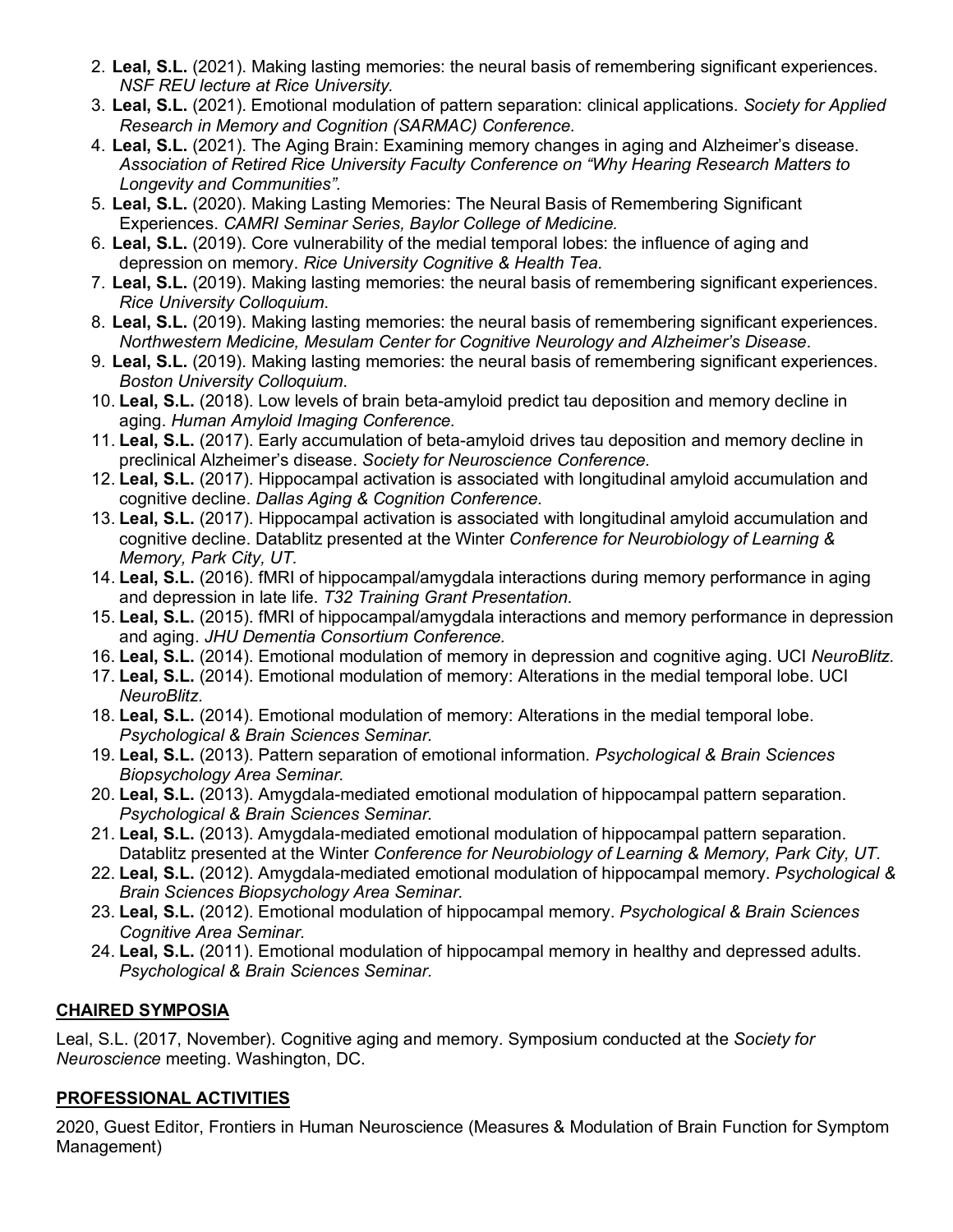2019, NIH Study Section (Clinical Neuroscience & Neurodegeneration)

Reviewer:

Acta Psychology Acta Psychology<br>Aging, Neuropsychology, & Cognition Alzheimer's & Dementia Annals of Neurology Attention, Perception, & Psychophysics **Behavioral Neuroscience** Behavioral Neuroscience<br>Behavioral Brain Research Brain & Behavior Cognitive Neuroscience<br>Frontiers in Psychology<br>Hippocampus Frontiers in Psychology Hippocampus

Human Brain Mapping Journal of Neuroscience Memory & Cognition Nature Communications Nature Neuroscience Neurobiology of Aging Neuroimage **Neurology Neuron** Psychology & Aging Psychoneuroendocrinology.

## **TEACHING**

\* = developed new course

## **Rice University**

 Spring 2022 PSYC 308: Memory Spring 2022 PSYC 310: Psychology of Aging Fall 2021 PSYC 487/587: Functional Neuroanatomy\* **Fall 2021 Fall 2020 Fall 2020**  Spring 2020 PSYC 310: Psychology of Aging\* Fall 2019 Guest Lecture, Episodic Memory, Advanced Cognitive Neuroscience: Higher Mental Functions PSYC 308: Memory\* Guest Lecture, Long-Term Memory, Foundations of Cognitive Neuroscience Guest Lecture, Episodic Memory, Advanced Cognitive Neuroscience: Higher Mental Functions

## **University of California, Berkeley**

**Fall 2017** Guest Lecture, Memory and the Aging Brain, Cognitive Neuroscience

## **Johns Hopkins University**

Spring 2014 Teaching Assistant, Foundations of Mind, Dr. Lisa Feigenson

- Spring 2013 Guest Lecture, Emotion and Fear, Neurobiology of Learning and Memory
- Spring 2013 Guest Lecture, False Memory, Neurobiology of Learning and Memory
- Spring 2013 Teaching Assistant, Psychology of Aging, Dr. Michela Gallagher

Fall 2012 Teaching Assistant, Psychopharmacology, Dr. Linda Gorman

Spring 2012 Teaching Assistant, Functional Human Neuroanatomy, Dr. Susan Courtney

## **DEPARTMENTAL AND UNIVERSITY SERVICE**

- 2021 present, Member of the Neuroscience Undergraduate Curriculum Committee
- 2021 present, Cognitive, Affective, & Health Tea Coordinator
- 2021 present, Cognitive & Affective Neuroscience Faculty Search Committee
- 2021 present, Psychological Sciences Lecturer Search Committee
- 2020 present, Member of University Committee on Fellowships and Awards
- 2011 2014, TA Committee for Psychological & Brain Sciences Department
- 2013 2014, Colloquium Committee for Psychological & Brain Sciences Department
- 2012 2014, Active Minds, President and Founder of Active Minds on the JHU campus
- 2012 2014, JHU Counseling Center Advisory Board
- 2009 2011, American Medical Student Association, Vice-President & Co-Founder on the UCSB campus

## **OUTREACH INVOLVEMENT**

2020 - present, Member, Alzheimer's Association Care & Support Committee

## **MENTORSHIP**

 Primary Graduate Mentor: Lorena Ferguson (2020 - present) Kayla Clark (2021 - present)